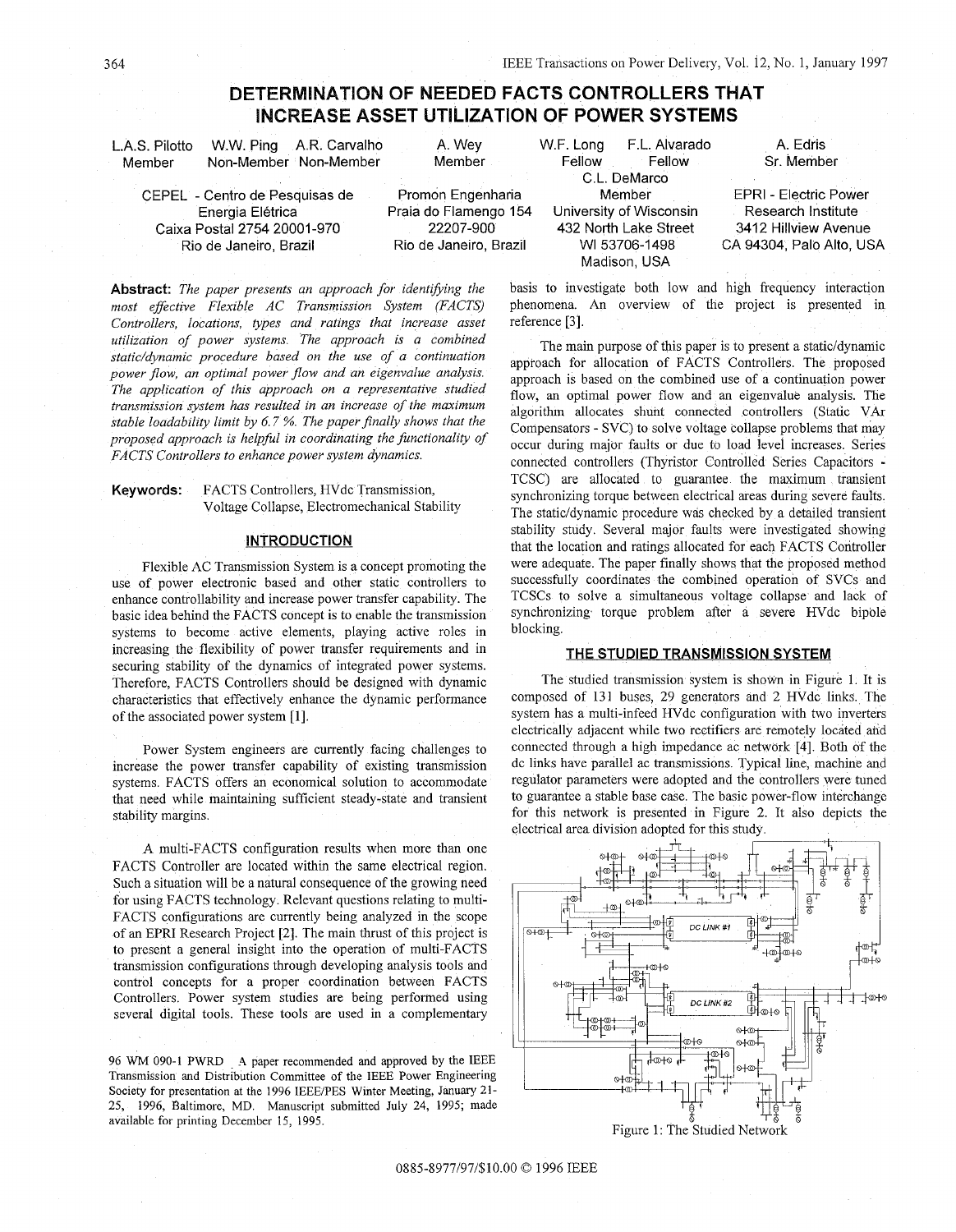

## **STATIC** *I* **DYNAMIC APPROACH FOR FACTS ALLOCATION**

The proposed method for static/dynamic allocation of FACTS Controllers is based on the combined use of a continuation power flow, an optimal power flow and an eigenvalue program. Shunt FACTS Controllers are allocated aiming at solving possible voltage collapse situations that may occur during major faults or an increase of the load level of the system. Series FACTS Controllers are allocated to guarantee the maximum transient synchronizing torque between electrical areas in the event of a major tie-line loss or HVdc blocking.

For the initial operating conditions of the system depicted in Figure **1,** the total generation, load and loss levels are shown in Table **1.** Figure **3** shows the voltage profile or *V* x *P nose curves*  for two critical buses of the system, considering the reactive limits at the generating stations. Loads are represented as constant active and reactive powers since this is the most pessimistic scenario. The intent here is to find the PoC *(Point of Collapse)* of the system. The PoC is a measure of how far beyond the base case could the load be increased, as a percentage of base system load. Note that the % increments necessary to reach the PoC level are **'YO** increments above a base case load level of 100%. This permissible load increase beyond the base case is represented by the Loading Factor  $\eta_0$ . The parameter  $\eta$  would be assumed to represent active and reactive power changes at all load buses. This is achieved by defining participation factors at the load buses that define a direction to move in parameter space **[5].** 

In this specific case all loads are increased proportionally and this power increment is proportionally distributed among all generating stations. These nose curves correspond to bifurcation diagrams for the dynamic system model. Points above the tip of the curve, i.e., PoC or saddle-node bifurcation points, correspond to stable equilibrium points, whereas points below the tip correspond to unstable equilibria. The base case *Point of Collapse*  analysis shows that the system **is** operating at an extremely loaded condition, with a maximum PoC of 2.05 %.

The optimal power-flow program (OPF) was initially used for optimizing the base case power flow. In this specific case, the generating station voltage levels were adjusted to minimize reactive losses. The optimized load-flow summary is presented in Table **2.** It can be seen that the optimization procedure has resulted in a decrease of approximately 2,000 MVAr of reactive losses. Figure **4:** *Point of Collapse* Analysis for the Optimized Case





The new  $V \times P$  curves obtained after the preliminary optimization using the OPF program are shown in Figure **4.** The new PoC in this case is **3.87** %.

In sequence, an eigenvalue program **[6]** was used for calculating the voltage related eigenvalues of the system, around the maximum loadability point previously calculated PoC = **3.87** %. Figure **5** shows the most critical voltage associated eigenvalues of the system. There is a critical eigenvalue  $\lambda = -0.1058$  indicating a voltage collapse problem in the network. The other eigenvalues are distant from the origin in the s-plane and cause no voltage instability problems.

The Mode Shape for the  $\lambda = -0.1058$  mode was determined using the eigenvalue program and is depicted in Figure 6. The critical eigenvalue  $\lambda = -0.1058$  is a global voltage collapse mode of the upper part of the power system, involving areas *A, AI* and *C.* This mode has a maximum participation in a bus centered in area *AI,* and presents a smooth decay for systems *A* and *C.* 



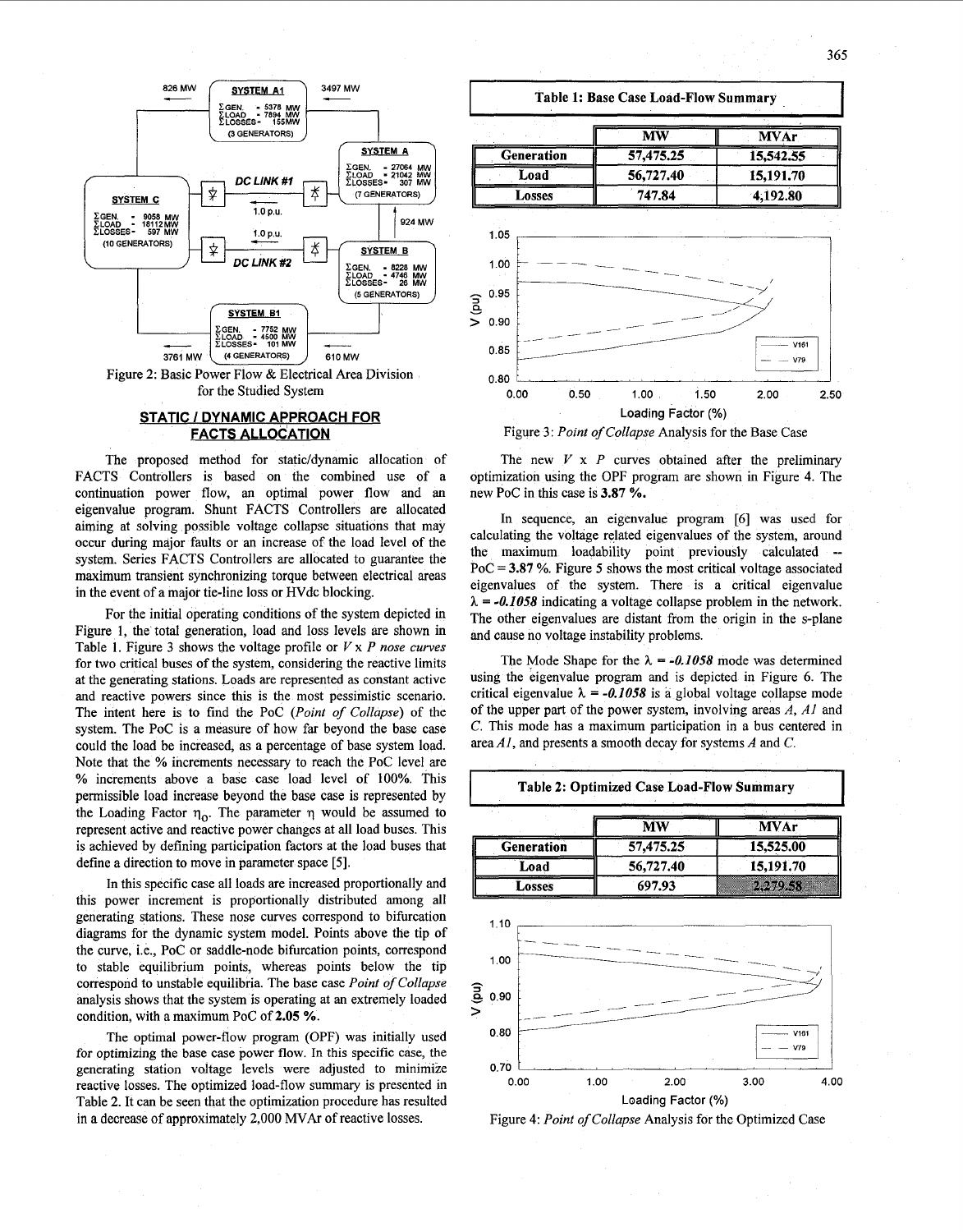

# Figure 5: Critical Eigenvalue Associated to the PoC Point

The residues  $\Delta V_b / \Delta B_{shunt}$  for the  $\lambda = -0.1058$  mode were evaluated using the eigenvalue program, where  $V_b$  is the bus voltage and  $B_{shunt}$  is the susceptance of a shunt reactive device. The dynamic approach indicated three buses centered in area *A1* as the candidate buses for voltage support. It is important to note that although the eigenvalue analysis indicates the candidate buses for voltage support, it is helpless regarding the minimum amount of reactive support to solve the voltage collapse problem. At this point the OPF program is used for determining the minimum amount of reactive support for this specific situation. The candidate buses were used as an input by the OPF program and **an**  optimized solution for the reactive power compensation at these buses was obtained. It was also observed that a near optimal solution could be obtained by allocating a capacitive shunt device at only one of the candidate buses, with a total rating of **1250**  MVAr, an unacceptably large value.

The new eigenvalues of the system, after the inclusion of **1250** MVAr of shunt compensation at the selected bus, were evaluated for an increase of load of 3.87 %, equal to the previous PoC, and are shown in Figure *7.* The critical eigenvalue  $\lambda = -0.1058$  which was associated to the voltage collapse problem in the network no longer exists. Therefore, after the proposed shunt reactive power compensation the system became voltage stable for the same increase of **3.87** % of load. The new PoC in this case is 9.77  $\%$  and the associated  $V \times P$  curve is shown in Figure **8.** 

An eigenvalue analysis revealed that there is a new critical eigenvalue  $\lambda = -0.145$  associated to the new PoC point. The mode shape analysis for this critical mode shows that the system now experiences a local voltage collapse situation in area *C,* as depicted in Figure **9.** 

The residues  $\Delta V_b$  /  $\Delta B_{shunt}$  for the new critical mode  $\lambda = -0.145$  were calculated and indicated two buses located in *Area* C as the candidate buses for voltage support, in this local



Figure **6:** Mode Shape Associated to the Critical Eigenvalue



Figure *7:* Eigenvalues for the Shunt Compensated Case

voltage collapse case. This information was feedback to the OPF program and a shunt device of **820** MVAr was installed at the commutation busbar of the inverter station of DC Link #1. Also, a 100 MVAr shunt device was allocated at the electrical center of area C. Therefore, the system bas now three new shunt compensation devices rated **1250** MVAr at area *Ai* and **820** MVAr and 100 MVAr at area C. The new PoC of 13.4 % for the system is depicted in [Figure 10.](#page-3-0)

The combined use of the continuation power flow, the eigenvalue and the optimal power flow programs increased the original PoC of the system from 2.05  $\%$  to 13.4  $\%$ . However, notice that this increase in the overall loadability is a result of the high level of shunt compensation at buses in *Area AI* and *Area C,*  respectively of 1250 and **820** MVAr. These are high ratings and therefore, the OPF program was used again for allocating the minimum amount of rcactive power at the candidate buses with a different objective function. The design target in this case was to maintain the system voltage between specific limits, in the case of outage of important 500 kV trunks. The final proposition for SVCs allocation is next presented:

- *0* SVC **#1:** -100, +lo0 MVAr at *Area C*
- **<sup>e</sup>SVC #2: -100, +300** MVAr at Inverter **#1** Busbar
- SVC *#3:* -100, +300 MVAr at *Area Ai*

The final PoC of the system is 6.7 % and the associated  $V \times P$  curve is shown in [Figure 1](#page-0-0)1.

The allocation of series devices was done using the eigenvalue program. The residues of the system were calculated in order to find the lines that maximize the relation between the deviation on the active power and the series impedance. This guarantees that in emcrgency situations these lines will offer the largest increase in the transient synchronizing torque as a function of the series impedance variation.



Figure 8: New Point of Collapse for the Shunt Compensated Case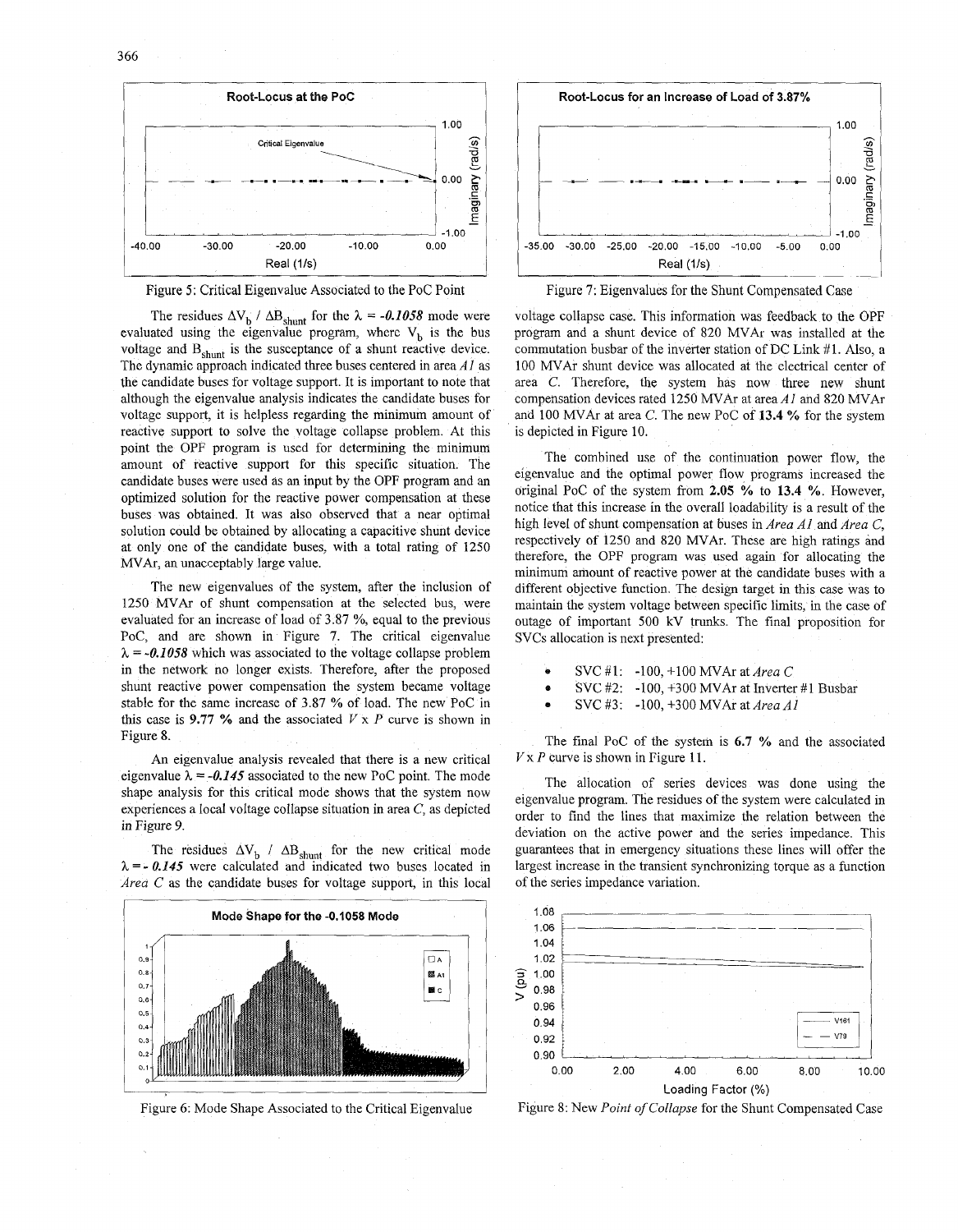<span id="page-3-0"></span>

Figure 9: Mode Shape Associated to the New Critical Eigenvalue

The eigenvalue program was used for calculating the residues  $\Delta P_{ii}$  /  $\Delta B_{ii}$  for the  $\lambda = -0.1058$  critical mode, where P<sub>ij</sub> is the real  $(\overrightarrow{M}W)$  power on a transmission line and  $B_{ii}$  is the susceptance of a series compensation device. This dynamic approach indicated two important transmission lines as the candidate lines. These lines are parallel lines to the dc links respectively in area *B1* and *AJ,* and already had fixed series compensation. Initially, these fixed compensations were substituted by Thyristor Controlled Series Compensation - TCSC devices with the same level of maximum compensation of the previous fixed compensated lines. The final ratings of the TCSC devices were adjusted during a large disturbance dynamic performance analysis of the studied system. The basic criteria was to trip tie-lines and guarantee that the TCSC could maintain the ordered current. The following TCSC ratings were adopted:

- TCSC #1: Line in *Area A1*  $\Rightarrow$  10 90 %<br>TCSC #2: Line in *Area B1*  $\Rightarrow$  25 90 %  $\bullet$
- Line in *Area B1*  $\Rightarrow$  $\bullet$

The dynamic stability study presented in the next section illustrates a typical situation where FACTS Controllers are coordinated to improve both transient voltage and power stability.

# **DYNAMIC STABILITY ANALYSIS**

The need to increase the power transfer limits of the existing ac transmission systems presents new challenges to power system planners and operators. A higher level of power transfer capability may result in a reduction of the system synchronizing and damping capabilities, as well as voltage instability problems, frequency control problems and poor fault recovery performance.

Several dynamic stability study cases were analyzed taking into consideration faults which could result in the loss of an ac tieline, since this usually is the most common source of interarea oscillation problems.





Special attention was dedicated to observe the power swings between the main *Systems A, B* and C. For each one of these systems, a corresponding weighted average of their generator power angles was calculated. The weighting factors used were the rated MVA of each power plant. The relative interarea power angle swings were then obtained by the differences between the corresponding weighted average power angle of each system.

The SVC stations were operated in local *voltage control*  while the TCSC units were operated in local *current control.* Both HVdc converters were set to *current control* at the rectifier stations, while the inverter stations were kept operating in *constant minimum gamma control.* The HVdc master controls were set to *constant power mode* in both links.

**In** all cases analyzed, the proposed FACTS Controllers have successfully solved voltage instability problems and have strengthened the synchronizing torque between the transmission systems. These investigations have proved the validity of the proposed methodology.

## **COORDINATION OF FACTS CONTROLLERS TO ENHANCE POWER SYSTEM DYNAMIC PERFORMANCE**

An extremely severe case that was investigated was the ' blocking of a bipole (DC Link #I) that was delivering approximately 3000 MW. A blocking signal was applied to DC Link **#1,** increasing the rectifier firing angle from the steady-state value to 120'. This bipole experienced a power reversal to discharge the dc line and was finally blocked as shown in [Figure](#page-4-0)  **[12.](#page-4-0)** The system lost synchronism after a few seconds and, as a consequence, the ac system voltages collapsed.

[Figure](#page-4-0) 13 shows the voltage collapse effect in DC Link #2. Both the dc power and dc voltage collapses after 1.5 seconds while the dc current increases up to the maximum current limit of the *Master Controller.* [Figure 14](#page-4-0) shows the interarea relative angles of the system depicted in Figure 1, without considering the FACTS Controllers.

The same contingency is shown in [Figure](#page-4-0) **16,** but now including the FACTS Controllers. The SVCs were set to local *voltage control* while the TCSCs were operating coordinated by a centralized *current controller* depicted in [Figure 15.](#page-4-0) **In** fact, the TCSC devices were regulating a combination of the ac power injected into its own terminal plus the ac power at the rectifier station of each dc link. The interarea relative angles show that the system became stable, reaching a new steady-state condition.

[Figure](#page-4-0) **17** shows the power flow on the series compensated lines. It is clear that with the controlled series compensation the ac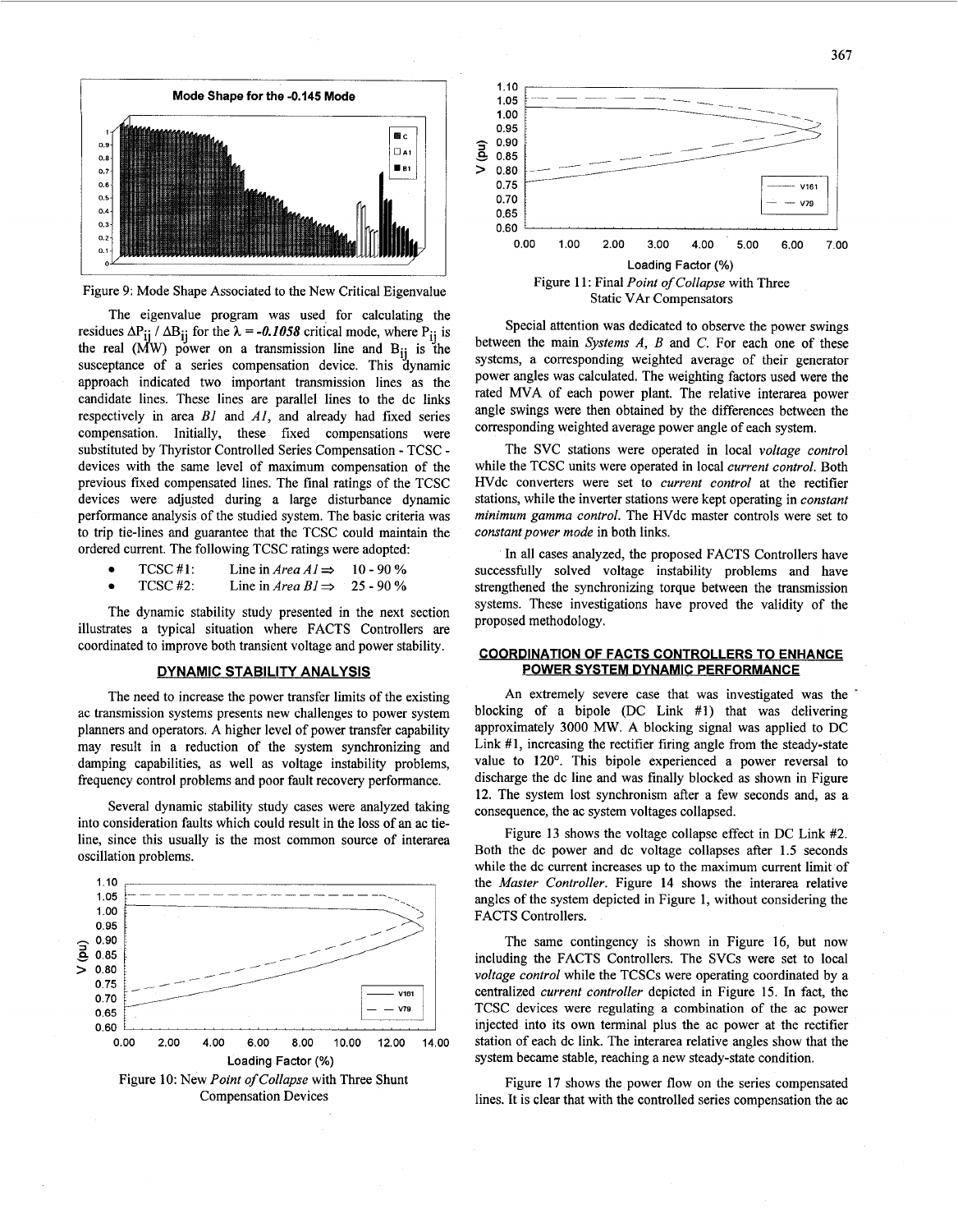<span id="page-4-0"></span>power was deviated from DC Link #1 to both TCSC circuits. The TCSC lines redirected most of the power flow after the permanent blocking of DC Link #l.

This is a representative result showing the importance of a coordinated procedure for control design in FACTS assisted power systems. The SVCs were designed to avoid the voltage collapse problem while the TCSCs were designed to redispatch the power flow and avoid synchronization problems after a Bipolar blocking (loss of  $\approx 3000$  MW).







Figure 15: TCSC Current Order Coordinator



Figure 16: Interarea Relative Angles with FACTS Controllers



Figure **17:** AC Power Flow with and without FACTS Controllers

## **CONCLUSIONS**

**A** combined static/dynamic procedure for allocation of FACTS Controllers was presented. This procedure is based on the interactive use of an eigenvalue program, an optimal power flow program and the *Point* of *Collapse* methodology. Shunt devices are allocated to solve voltage collapse problems that may occur during major faults or due to a load level increase. Series devices are allocated to guarantee the maximum synchronizing torque between electrical areas during severe faults like the loss of an important tie-line.

For the network under analysis, a realistic allocation of FACTS Controllers resulted in an increase of the maximum loadability of the system from an original value of 2.05 % to 6.7 %. Three new SVCs and two new TCSCs were proposed for the basic network. One of the SVCs was allocated at the inverter commutation busbar of DC Link **#1,** which will be an interesting opportunity to analyze possible control interactions between these two different FACTS Controllers, throughout the research project *[2].*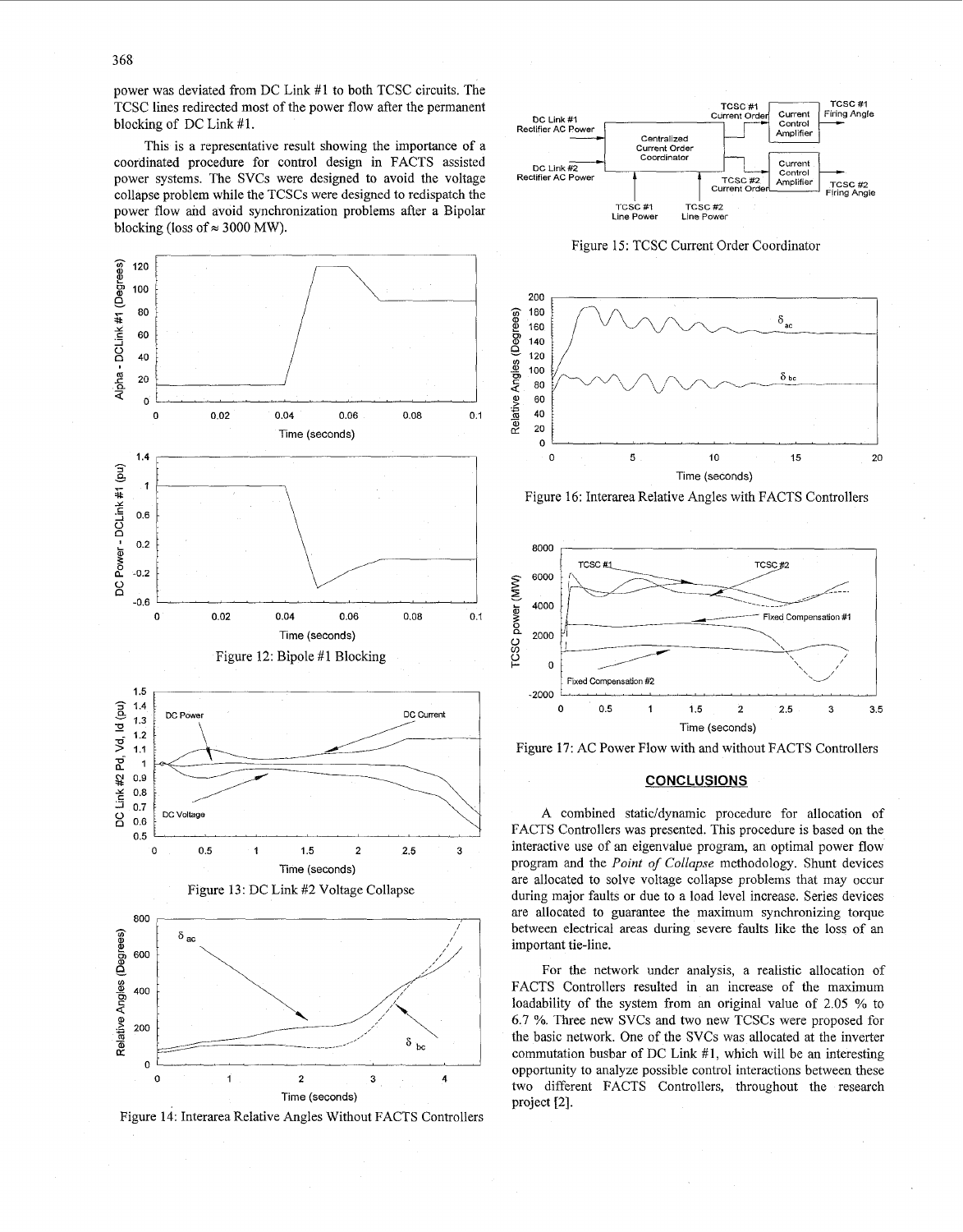Several transient stability cases were investigated and have proved that the allocated FACTS Controllers in fact solved voltage collapse and lack of synchronizing torque problems for the studied network. More specifically, a severe case involving the complete blocking of a bipole was investigated. It was shown that without the proposed FACTS Controllers the system became unstable due to a combined voltage collapse and lack of synchronizing torque problem.

The dynamic stability study showed that a cooperative control action between the proposed SVC and TCSC devices is an efficient solution to solve interarea stability problems. The SVCs sustained the system voltages, avoiding the voltage collapse situation, while the TCSC devices supplied the necessary synchronizing torque to guarantee the electromechanical stability of the system.

#### **REFERENCES**

- **A.** Edriq, "Flexible AC Transmission System: The State of the Art", IV SEPOPE Symposium, Paper IP-17, Foz do Iguaçú, Brazil, May, **1994.**
- L.A.S. Pilotto, W.W. Ping, A.R.D. Carvalho, A. Wey, W.F.Long, F.L. Alvarado, C.L. DeMarco, "Analysis of Control Interactions on FACTS Assisted Power Systems", EPRI Research Proiect **3022-33.34:** First Interim Report, June, **1995.**
- [3] L.A.S. Pilotto, W.W. Ping, A.R. Carvalho, S. Prado, A. Wey, W.F. Long, A. Edris, "First Results on the Analysis of Control Interactions on FACTS Assisted Power Systems", Flexible AC Transmission Svstems (FACTS **3):** The Future in High-Voltage Transmission, Baltimore, October, 1994.
- EPRI, "DC Multi-Infeed Study", EPRI Final Report **TR-104586,** December, **1994.**
- [5] C.A.Cañizares, F.L. Alvarado, C.L. DeMarco, I. Dobson, W.F. Long, "Point of Collapse Methods Applied to ACDC Power Systems", Transactions on Power Svstems, Vol. **7,**  No. **2,** pp. **673-683,** May, **1992.**
- H.J.C.P. Pinto, N. Martins, X. Vieira, A. Bianco, P. Gomes, M.G. Santos, "Modal Analysis for Voltage Stability: Applications at Base Case and Point of Collapse", Bulk Power System Voltage Phenomena III: Voltage Stability Security and Control, Davos, Switzerland, pp. **215-228,**  August, **1994.**

#### **ACKNOWLEDGMENTS**

The authors would like to thank Dr. Martins, Mr. Bianco and Mrs. Prado, **all** from CEPEL, **for** many helpful discussions and valuable suggestions during the preparation of this paper.

## **BIOGRAPHIES**

Luiz A.S. Pilotto **(M87)** was born in Rio de Janeiro, Brazil, on June **20, 1959.** He received the B.Sc., M.Sc. and D.Sc. degrees in electrical engineering, in **1981, 1983** and **1994,** respectively, from the Federal University of Rio de Janeiro. Since **1983** he has been working at CEPEL, the Brazilian Electrical Energy Research Center, where he is currently a Project Manager at the Power Systems Area. Dr. Pilotto's research interests are in the analysis of HVdc transmission systems, FACTS devices and Power Electronic controllers.

Antônio R. Carvalho was born in Rio de Janeiro, Brazil, on September **16, 1959.** He graduated in electrical engineering from the Federal University of Rio de Janeiro in **1981** and received his MSc. from the same University in **1987.** Mr. Carvalho has been working at CEPEL, the Brazilian Electrical Energy Research Center, since **1986,** where his currently a Project Manager at the Power System Area. His fields of interest are HVdc transmission, FACTS devices and Electromagnetic Transients studies.

Acácio Wey **(M'94)** received his B.Sc. degree from Mackenzie University in São Paulo, in 1971. He joined Promon, a Brazilian consulting company, in **1978** as senior engineer. During this period he has conducted many power system engineering studies for ac and dc systems to both national and international clients. From **1979** to **1984** he had actively participated in all phases of the Itaipu Project, from engineering studies till commissioning.

Willis F. Long **(M'69, F'89)** received his B.Sc. and M.Sc. in Engr. Physics and E.E. from the University of Toledo, and the Ph.D. in E.E. from the University of Wisconsin - Madison in **1970.** He was a technical staff member at Hughes Research Labs. and Director of ASEA Power Systems Center, New Berlin, WI. Since **1973** he has been on faculty of the University of Wisconsin - Madison. Dr. Long's research interests are in the analysis and simulation of HVdc transmission systems.

Fernando L. Alvarado **(F'93)** obtained a Ph.D. from the University of Michigan. He is currently a Professor at the University of Wisconsin in Madison in the Department of Electrical and Computer Engineering. His main interests are in computer applications to power systems and large scale problems.

Christopher L. DeMarco (S'80, M'85) was born in Derby, Connecticut in **1958.** He received his Bachelor of Science degree in Electrical Engineering from the Massachusetts Institute of Technology in June of **1980,** and his Ph.D. degree in Electrical Engineering and Computer Sciences from the University of California, Berkeley in May **1985.** In January **1985,** he joined the faculty of the University of Wisconsin-Madison, where he is a professor in the Department of Electrical and Computer Engineering.

Abdel-At? Edris **(SM'88)** was born in Cairo, Egypt in **1945.** He received his BSc. from Cairo University in **1967,** the MS. from Ain-Shams University, Egypt in **1973** and the Ph.D. from Chalmers University of Technology, Sweden in **1979.** Dr. Edris joined ASEA (now ABB) in Vasteras, Sweden in **1981.** From **1982** to **1986** he was involved in power systems analysis of HVdc and reactive power compensation projects. From **1986** to **1990** he worked with development projects introducing new concepts improving power systems performance. From **1990** to **1992** he was with Transmission and Relaying Center of ABB's Advanced Systems Technology in Pittsburgh. In **1992,** Dr. Edris joined **Electric** Power **Research Institute (EPRI) as a Manager of Flexible**  AC Transmission Systems (FACTS). Dr. Edris is a member of a number of IEEE and CIGRÉ WGs.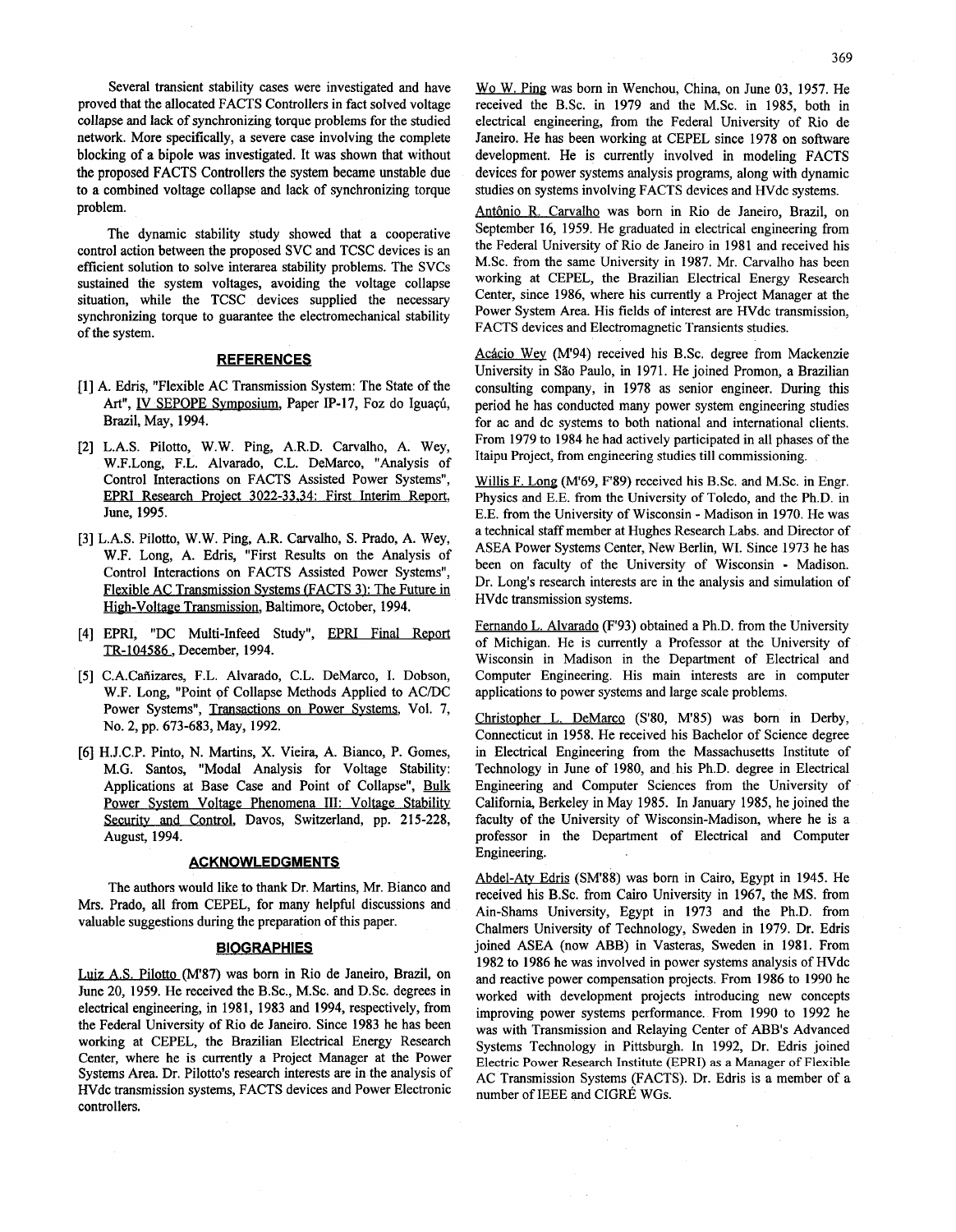#### **Discussion**

Claudio **A.** Cafiizares (University of Waterloo): The authors should be commended for a very interesting paper discussing the issue of location and design of SVCs and TCSCs to improve the static and dynamic performance of a power system. This discusser is particularly interested in the techniques used in the paper to design and model the proposed SVCs, so that the system loadability is increased. Thus, the authors' response to the following comments and question would be greatly appreciated:

1. A similar eigenvalue methodology than the one used in the paper was used by this discusser and his co-author in [A] to determine the "optimal" location of SVCs and TCSCs that maximize system loadability, with similar results to the ones reported here. In that paper, steady state models for SVCs and TCSCs were also proposed, and a technique was suggested to determine the rating of these devices, their limits and controls, so that maximum loading conditions were improved.

The authors mention that an OPF was used to determine and "optimal" value of shunt compensation for the sample system. However, it is in not clear to this discusser what objective function was used in the OPF to determine these values, and what the meaning of "near optimal solution" is in that context. Was the OPF used to maximize the maximum system loading? If that is the case, how was that accomplished? Also, what was the model of the SVC used in the Point of Collapse program to obtain Fig. 11?

2. A similar system to the one shown in [Fig. 1](#page-0-0) in the paper was used by this discusser to obtain Figure A, which shows how the maximumloadability of the system changes as the MVAr rating of a SVC located at the system "critical" bus is changed. Notice the sharp variation in the maximum load, triggered by generator Q limits and SVC limits. In this case, the maximum loading reaches a plateau were it changes very little with respect to changes in the MVAr rating of the SVC.

An interesting problem is to determine the "optimal" value of the SVC rating that maximizes the distance to collapse, and a generic technique is proposed in [B] to accomplished just that for any parameters in the system. The optimization, however, should not only be based on maximizing the



Fig. **A.** Maximum loading versus SVC rating in a sample system.



Fig. B. Optimum SVC rating in a sample system.

loading margin, but how cost effective the devices are, e.g., how the rating of the device compares to changes in the loading margin [A]. This is depicted in Fig. B, where the factor  $f_p = \Delta MW_{margin}/MVArg_{VC}$  is plotted against the SVC rating for the sample system; observe that the maximum value of  $f_p$  does not correspond to the maximum loading margin. In this case, determining the effect of the SVC rating and other system parameters in an objective function other than the loading margin may be of more value.

- [A] Z. T. Faur and C. A. Cañizares, "Effects of FACTS devices on system loadability," *Proc. North American Power Symposium,* Bozeman, Montana, October 1995, pp. 520-524.
- [B] C. A. Cañizares, "Calculating optimal system parameters to maximize the distance to saddle-node bifurcations,'' technical report 95-07, University of Waterloo, July 1995. Submitted for publication in the *IEEE Trans. Circuits and Systems-I.*

Manuscript received February 20, 1996.

**L.A.S. Pilotto, W.F. Long and A. Edris:** The authors wish to thank Prof. Cafiizares for his interest, valuable comments and questions.

The objective function adopted during the OPF studies aimed at minimizing reactive expansion costs [A]. A voltage range was specified for system operation and the minimum amount of reactive support was calculated to keep the system voltages within that band. The dynamic approach, based on residues calculation, resulted in three candidate buses to be used as an input by the OPF program. The OPF program was used for calculating the minimum necessary reactive support and a total of 1250 MVAr was distributed among the three candidate buses. However, these buses are electrically close and therefore a "near optimal solution" was obtained by concentrating all the necessary reactive support at only one bus. This bus was the one with the highest residue in the